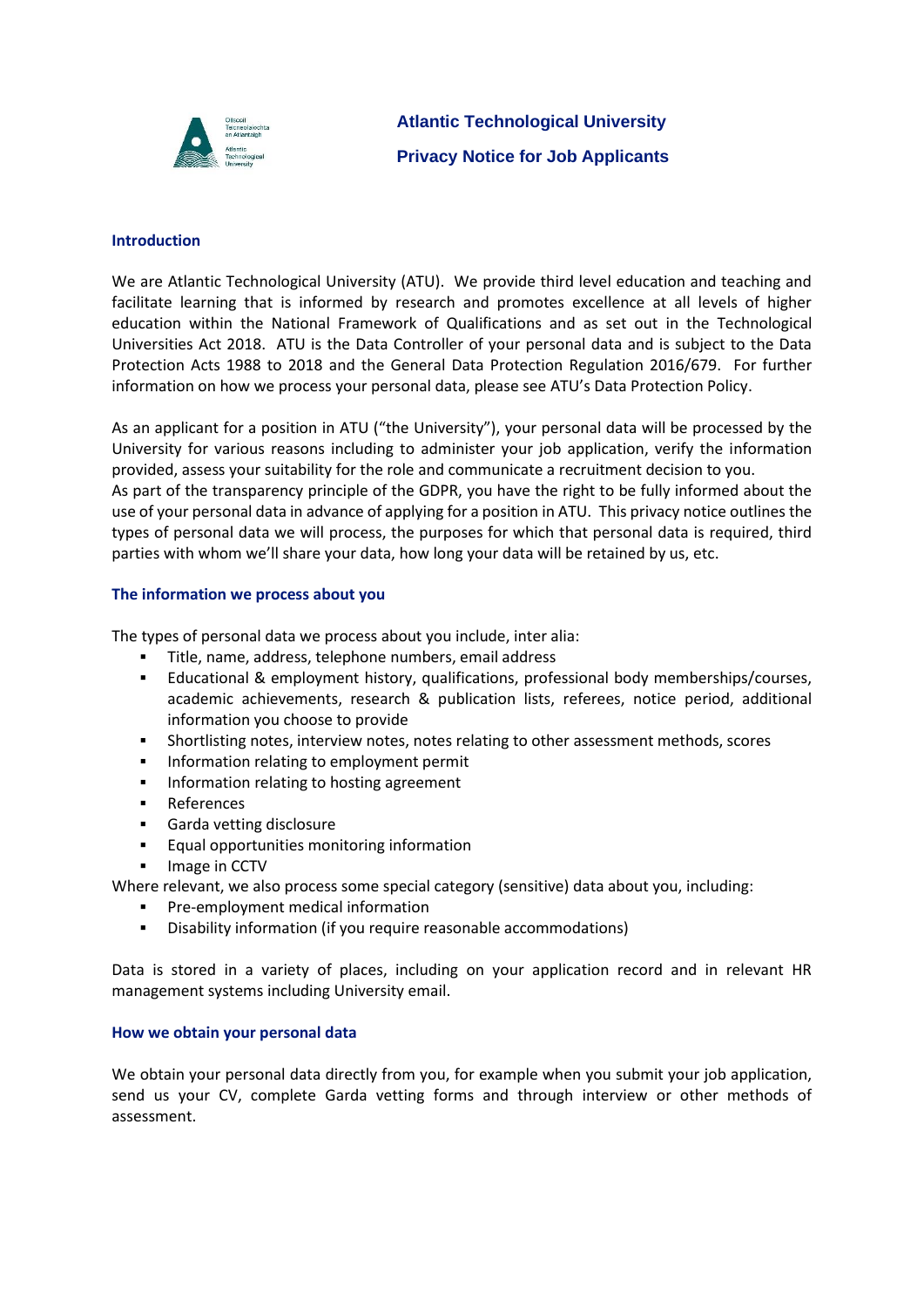We also obtain your personal data indirectly from referees, University-nominated medical professionals, and the Garda Vetting Bureau. Information is sought from these third parties only if a job offer is made to you.

We also process personal data about you through your use of our website – please read our Website Privacy Policy for more details.

## **Purposes for which your personal data are used**

- For recruitment and selection purposes with a view to entering into a contractual relationship with you.
- For compliance with legal obligations, for example:
	- to ensure you are eligible to work with vulnerable adults & children
	- to ensure you are eligible to work in Ireland
	- for the monitoring of our equal opportunity obligations\*
- For the performance of tasks to which you have given your explicit consent, for example: - the provision of reasonable accommodations during the recruitment process in respect of your disability\*
- For the legitimate interests of ATU and third parties, for example:
	- to respond to and defend against legal claims
	- for CCTV purposes.

*\*Please note this data is not used in the recruitment decision-making process.*

## **Third parties with whom we share your data**

Your personal data is held securely by us and access is restricted to those staff members who need the personal data for one of the purposes set out above.

The University will share your personal data, where necessary and relevant, with third parties (outside ATU) in the following circumstances:

- Where we contract a third party to process data on our behalf, for example software service providers (e.g. CoreHR), Archiving companies, CCTV companies, etc,
- **•** Where the data is required in the normal course of performing recruitment and selection functions e.g.
	- Companies or individuals providing recruitment, interview and assessment services
	- Referees (assessing suitability)
	- An Garda Síochána (vetting)
	- Department of Justice & Equality/INIS visa (employment permit/visa)
	- Governing Body (for appointment approval successful candidate only)
- Where required to do so by law (e.g. for auditing purposes).

## **Transfers Outside of the European Economic Area (EEA)**

In so far as is practicable, ATU endeavours to hold all personal data within the EEA. Where we transfer data outside the EEA, we ensure that there is an appropriate mechanism for doing so that complies with all relevant legislation and also ensure that your data receives the same level of protection as it is afforded within the EEA.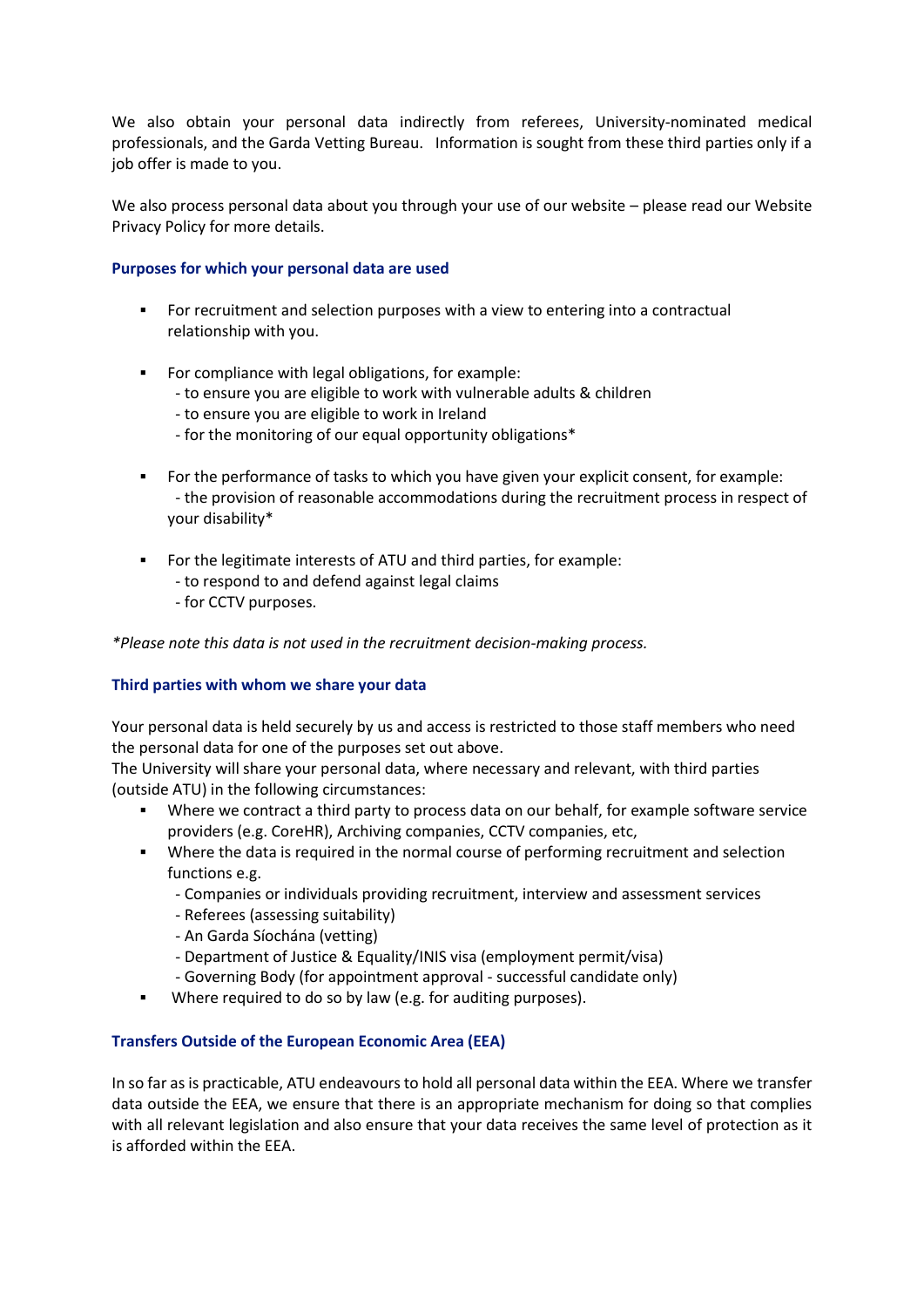### **Data retention**

#### **Successful candidates who accept an offer of employment with ATU**

Your personal data is held permanently by the University. Interview recommendation sheets are retained permanently.

#### **Unsuccessful candidates**

Your information is retained for 2 years from the closing date of the competition and is cleared down from the system. Your applicant account is also deleted, save where you have an ongoing application with the University. Where this applies, you will be required to register again to use the service.

### **Your rights**

You have the following rights under data protection law, although your ability to exercise these rights may be subject to certain conditions:

- The right to receive a copy of and/or access the personal data that ATU holds about you, together with other information about our processing of that data;
- The right to request that any inaccurate data that is held about you is corrected and incomplete data updated;
- The right, in certain circumstances, to request that we erase your personal data;
- The right, in certain circumstances, to request that we no longer process your personal data for particular purposes, or to object to our use of your personal data or the way in which we process it;
- The right, in certain circumstances, to transfer your personal data to another organisation;
- The right to object to automated decision making and/or profiling; and
- The right to complain to the Data Protection Commissioner.

In order to exercise any of the above rights please contact us using the contact details set out below.

## **Questions and Complaints**

If you are not satisfied with the University's handling of your personal data or believe that the requirements of data protection legislation may not be fully complied with, you should contact the University's Data Protection Office in the first instance. You also have the right to submit a complaint to the Data Protection Commission.

## **Data Protection Officer (DPO)**

Please contact us if you have any questions about the data we hold about you or if you wish to exercise any of your rights:

Data Protection Officer Email: [dataprotection@atu.ie](mailto:dpo@atu.ie) Tel: +353 (0)91 742 747

## **Data Controller**

Atlantic Technological University (ATU) Westport Road, Castlebar, Co Mayo, F23 X853 Email: [info@atu.ie](mailto:info@atu.ie)